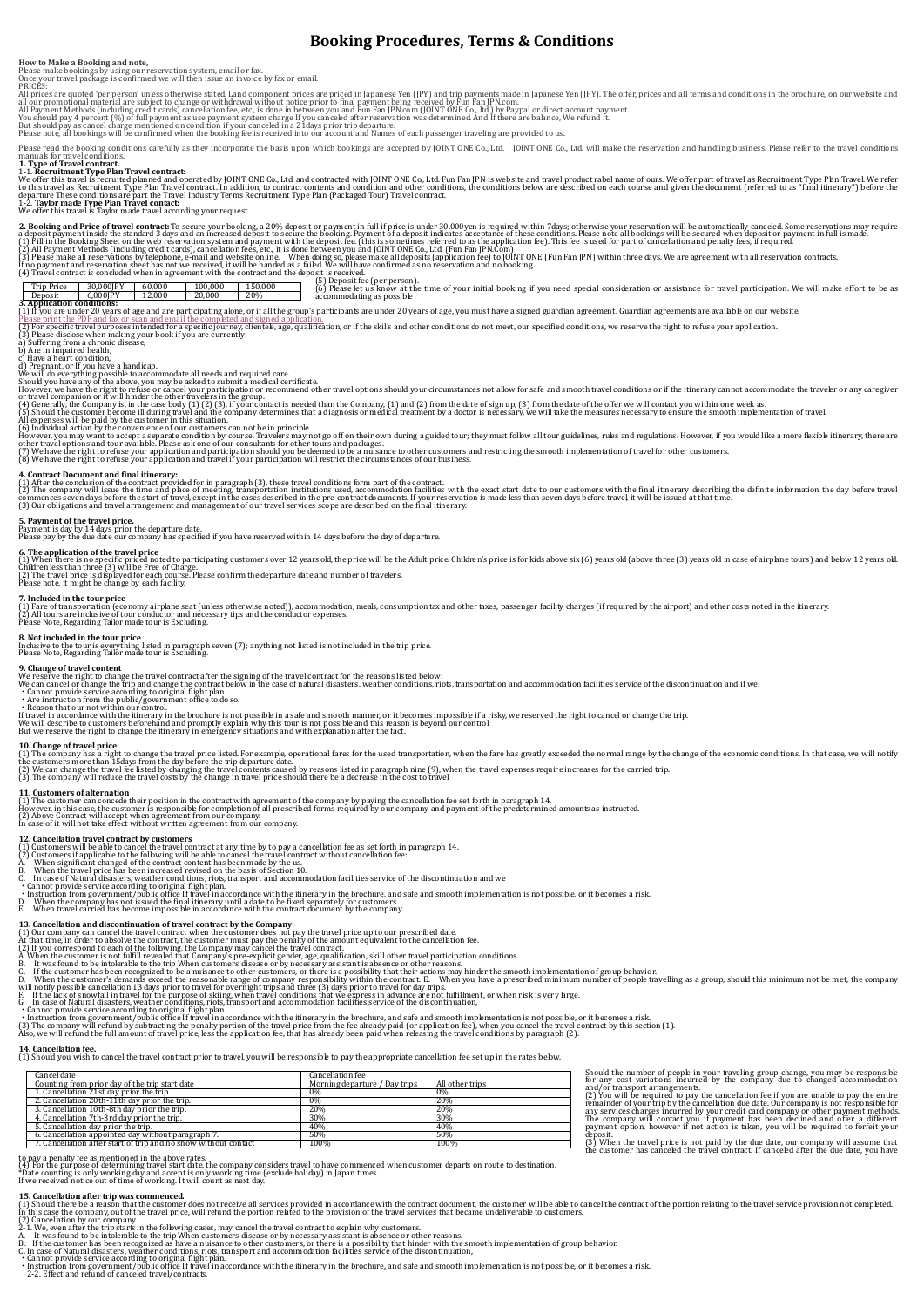# **Booking Procedures, Terms & Conditions**

Even when the cancellation of the travel contract has been performed by 1-1 of this paragraph (2), contract for travel services that the customer has already received the company will assume have been effectively fulfilled

**16. Refund the Travel price.**<br>If **the company has reduced the travel price pursuant to the provisions of paragraph 10, or if the customer or company has canceled the travel contract pursuant to the provisions from paragra** 

**17. Group contract.**<br>(1) The Company will apply the provisions of this chapter. for the conclusion of contract of a number of travelers the responsible representative (hereinafter referred to as "contract responsible pers

A. Our Company accepts recruitment that signed a special agreement, contract responsible(representative) person shall have any right of representation on the conclusion of recruitment type plan travel contract that make up

### **18. Itinerary management**

(1) The tour guide will accompany if mentioned on the itinerary, tour guide will accompany the whole journey. The contents of the service performed by the tour guide, it will sume the duties required for the sumed of the s

2000.<br>The local tour guide will accompany with if mentioned on the itinerary, local tour guide will accompany until the departure from the arrival at the travel destinations in principle. Local Tour guide of the business w

19. Our responsibility and disclaimer.<br>[1) We shall be accountable for the compensation of damages suffered by the Traveler intentionally or negligently by us, or by our agent who has been engaged by us to make arrangement

referred to in the preceding paragraph. B. Accident while free time.

C. Food poisoning.<br>D. Theft<br>E. Such as delay-service stop schedule change, route change of transportation or, shorter change-destination stay time of travel schedule caused by these.

20. Special Compensation and a solatium of the amount set beforehand for<br>(1) We shall pay compensation and a solatium of the amount set beforehand for<br>caused due to our responsibility under the preceding paragraph 19.01.<br>c

• Bagage bes compensation is up to ¥ 150,000 per customer / per person (However, per compensation goods for one you have limits to 100,000 yen)<br>- Schedule for the extended portion of the return path of the airplane and the

 $A$ , We set the pay compensation and solution of this section  $\{I\}$  in the following cases.<br>When Customers damage that was incurred during the (recruitment group or package) type plan travel participation,<br>your willful

## B. your willful driving drunk or

C. illnesses.<br>Or if not included in other (recruitment group or package) type travel, skydiving, luge, bobsleigh, hang gliding boarding, gyro plane boarding, ultralight aviation (such as a motor hang gliding), mountain cl

such as climbing gear),<br>ago-karts, other such as snowmobiles in your free time.<br>Also, we do not cover any damage to; Magnetic tape of personal items, a magnetic disk, CD-ROM, an optical disk such as information devices (co

During your trip, illness, if you were injured, you may be liable for a large amount of medical expenses, transport costs, etc. In addition, in the case of an accident, there is a case collect of<br>claims for damages and com

21. Guarantee of Hinerary<br>[1] In the case that a serious alteration is made to the Tour Contents described in the left column of Schedule II (except the alterations described in each of the following instances)<br>Excluding a

A. Act of providence.<br>C. Wil commotion.<br>D. Orders from government and other public agencies.<br>D. Orders from government and other public agencies.<br>G. Measures required to ensure the safety of the life or body of the Tour Pa

(2) Despite this paragraph (1), the amount of change compensation that we pay based on one of the (recruitment group or package) type plan travel contract, it has the upper limit the amount obtained by multiplying 15% in t

Changes that our company may pay change compensation The rate × travel price below per items forehead = 1 change compensation

|                                                                                                                                                                                | Case of notified to customer until | Case of notified to customer on or |
|--------------------------------------------------------------------------------------------------------------------------------------------------------------------------------|------------------------------------|------------------------------------|
|                                                                                                                                                                                | the day before the trip starts     | after travel start date            |
| 1. Change the travel start date or travel end date described the contract document                                                                                             | 1.50%                              | 3.00 %                             |
| 2. Change the travel sightseeing spot or sightseeing facilities (including<br>restaurants) to admission or destination of other travel was described in the contract document. | $1.00\%$                           | 2.00%                              |
|                                                                                                                                                                                |                                    |                                    |
| 3. Changes to things of grade or more low-cost facilities of transportation agency that was described in the contract document                                                 | $1.00\%$                           | 2.00%                              |
| (But only if the total amount of the grade and equipment rates after the change was less than that of the grade and equipment described in contract document)                  |                                    |                                    |
| 4. Change the name of transport or company as describe in contract document.                                                                                                   | 1.00%                              | 2.00%                              |
| 5. Change to the Different Flight or Ship service of airport of end of trip or airport of starts of trip in domestic, describe in contract document                            | 1.00%                              | 2.00%                              |
| 6. Changes to the transit or indirect flights of direct flights between the Japan and the international as described in the Contract Document.                                 | $1.00\%$                           | 2.00%                              |
| 7. Changing the type or name of accommodation facilities that was described in the contract document                                                                           | $1.00\%$                           | 2.00%                              |
| 8. Change to the Types of rooms of accommodation facilities, equipment Change of scenery of other rooms conditions as described in the contract document.                      | 1.00%                              | 2.00%                              |
| 9. Among the changes to the above 1-8, Change of item of there was described in the Tour title of the contract document.                                                       | 1.00%                              | 2.00%                              |
|                                                                                                                                                                                |                                    |                                    |

Notice 1. If confirmed document has been issued, the "contract document" the phrase on which it was read as "confirmed document", to apply this table. In this case, when changes between the description of the confirmation

22. The responsibility of the customer.<br>(1) Customers willful, negligence, breaking the law, contrary act in public order and morals or when Our Company has received the damage by the customer who does not observe the prov the contents of (recruitment group or package) type plan travel contract. We contract the contract of contract<br>(3) Customers, after the travel such a contract will receive the travel services that have been described in th

**23. Standard date of travel conditions - travel price.**<br>For the reference date and travel price of this travel and its conditions, it is the day and details that were specified in contract document (brochures, etc.).

**24. Other**<br>A. If the customer requests a tour conductor for personal guidance, shopping, etc. any various costs associated with it.<br>A. Expenses associated with the recovery of luggage bast or left behind by Customers care returned undamaged.<br>(6) In the inns and hotels, etc., if the customer has added items such as alcoholic beverages, food and other services, taxes are imposed in the consumption tax in principle.

25. Handling of personal information<br>Personal information may be collected by entrusted travel agencies etc. which undertakes consignment sales contracts with Our company. (Hereinafter referred to as "dealers") and made av

receive travel services.<br>• Personal information that has been supplied in the application form that you submitted when you apply to travel<br>• Personal information that has been described in the booking sheet on the Internet

reason in the liments of the liments of the contract in the contract in writing arrange services provided) which are required when you apply to travel. In addition, Our Company may be required to use your personal informat (main transporta)<br>as described belo

1. Sending information of our travel product and campaign. 2. To get your impressions and opinion. 3. A questionnaire survey.